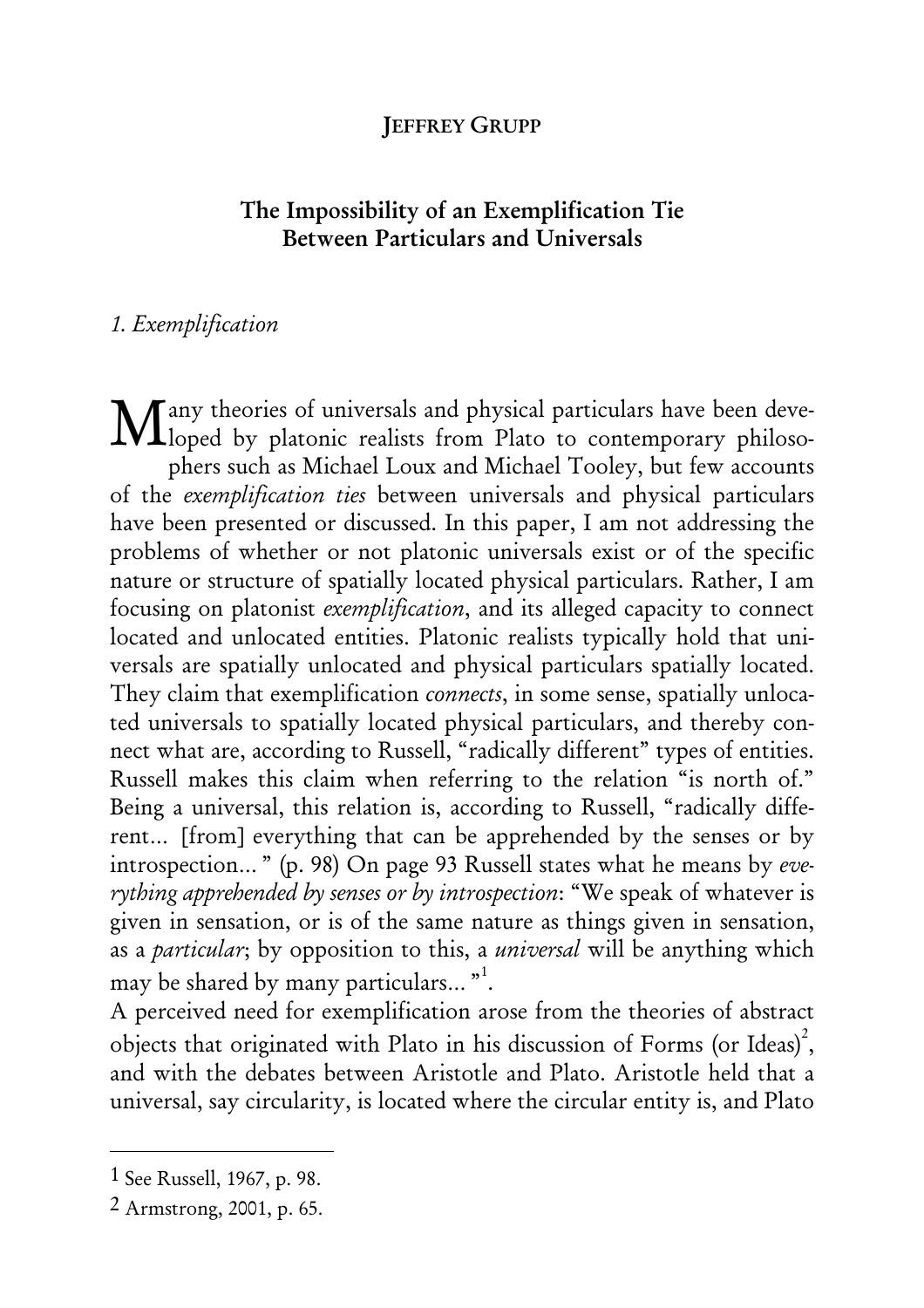held that a Form is unlocated. The Aristotelian-based idea of located universals ("universals in things"<sup>3</sup>) gives rise to an apparently problematic issue—the problem of multiply located entities—which is allegedly solved by introducing an ontology where universals are *not* in physical particulars but are connected to physical particulars by exemplification. Armstrong writes:

Plato appears to be raising this difficulty in the Philebus, 15b-c. There he asked about a Form: "Can it be as a whole outside itself, and thus come to be one and identical in one thing and in several at once,—a view which might be thought to be the most impossible of all?" ... A theory that kept universals in a separate realm from particulars would at least avoid this difficulty!<sup>4</sup>

According to most accounts of Aristotelian realism, a single entity can simultaneously exists at more than one spatial location: Sphericity, for example, is a single abstract entity, but exists in many different places. Many philosophers have found this problematic since it may be troublesome to consider that one entity is at two locations<sup>5</sup>. Armstrong, writes:

One thing that has worried many philosophers, including perhaps Plato, is that on [the Aristotelian view, where universals are in things,] we appear to have multiple location of the same thing. Suppose  $a$  is F and  $b$  is also F, with F a property universal. The very same entity has to be part of the structure of two things at two places. How can the universal be in two places at once?<sup>6</sup> (Emphasis mine.)

"One entity located at two places" arguably is not a description of one entity but of two entities; and it is thus arguable that a universal, being one entity multiply located, is self-contradictory inasmuch as it is both one entity and more than one entity simultaneously.

Therefore, a need was felt to solve this prima facie problem by maintaining that an apparently multiply-located entity is not in fact mul-

<sup>3</sup> Price, 2001, p. 23; Armstrong, 1989, p. 77; Armstrong, 2001, p. 66.

<sup>4</sup> Armstrong, 2001, p. 81.

<sup>5</sup> See Loux, 1998, pp. 53-55; Wolterstorff, 1970, Chapter 4.

<sup>6</sup> Armstrong, 2001, pp. 66-67.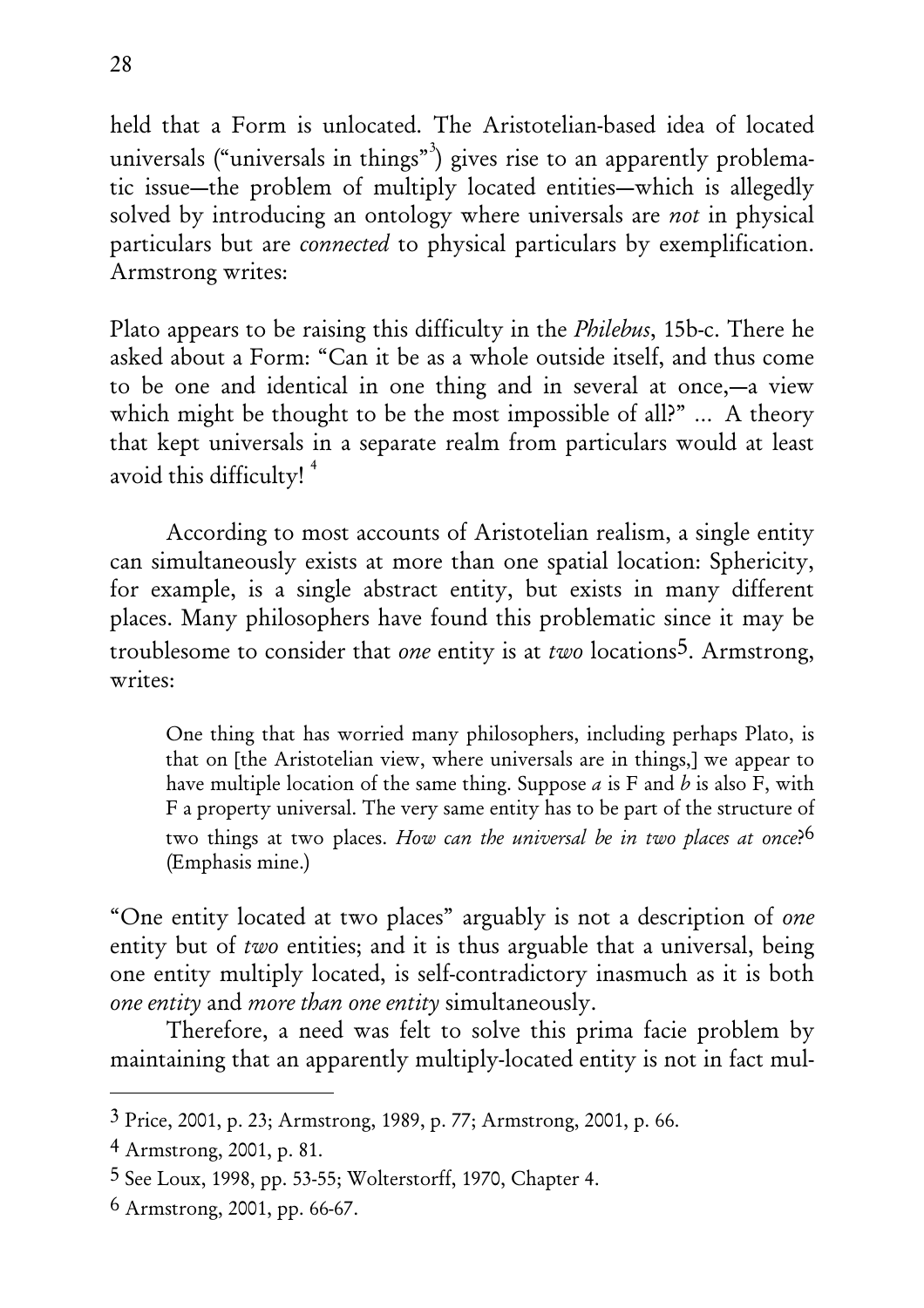tiply-located. This can be done by espousing a metaphysics where (1) universals are unlocated, and (2) universals are exemplified by located physical particulars. A universal can be exemplified without being where the physical particulars are, thus explaining circularity's merely apparent multiple locatedness in nature. This scenario seems to solve the problem of multiply-located entities, but further examination shows that this scenario—the platonist scenario—being dependent on the notion of exemplification, has serious problems of its own, as will be discussed be- $\log$ 

Contemporary platonism (a descendent of Plato's old theory of Forms) is briefly described by Jubien, where "having" is used to mean exemplifying.

For a Platonist, properties are entities that exist apart from and independently of the things that have [exemplify] them. So, if a thing has [exemplifies] a property, it must be that the having [exemplifying] is a certain relation that holds between the thing and the property.<sup>7</sup> (Emphasis mine.)

Spatially unlocated platonic universals are still widely assumed to exist by such present platonists as Plantinga<sup>8</sup>, Tooley<sup>9</sup>, Bealer<sup>10</sup>, Hale<sup>11</sup>, Butchvarov<sup>12</sup>, L. Nathan Oaklander and Quentin Smith<sup>13</sup>, Craig<sup>14</sup>, Hochberg<sup>15</sup>, Grossman<sup>16</sup>, Leftow<sup>17</sup>, and many others. (Theistic platonists, such as Alvin Plantinga and Brian Leftow, hold that platonic abstract entities exist independently of the human mind, but exist in God's mind. Atheist platonists, such as Michael Tooley and George Bealer, hold that universals exist independently of any mind.) Despite the fact that such platonist universals are unlocated and thus are "radically diffe-

- 15 Hochberg, 1981.
- 16 Grossman, 1992.
- 17 Leftow, 1991.

<sup>7</sup> Jubien, 1997, p. 37.

<sup>8</sup> Plantinga, .1974.

<sup>9</sup> Tooley, 1987.

<sup>10</sup> Bealer, 1982.

<sup>11</sup> Hale, 1987.

<sup>12</sup> Butchvarov, 1979.

<sup>13</sup> Oaklander and Smith, 1994.

<sup>14</sup> Craig, 2000.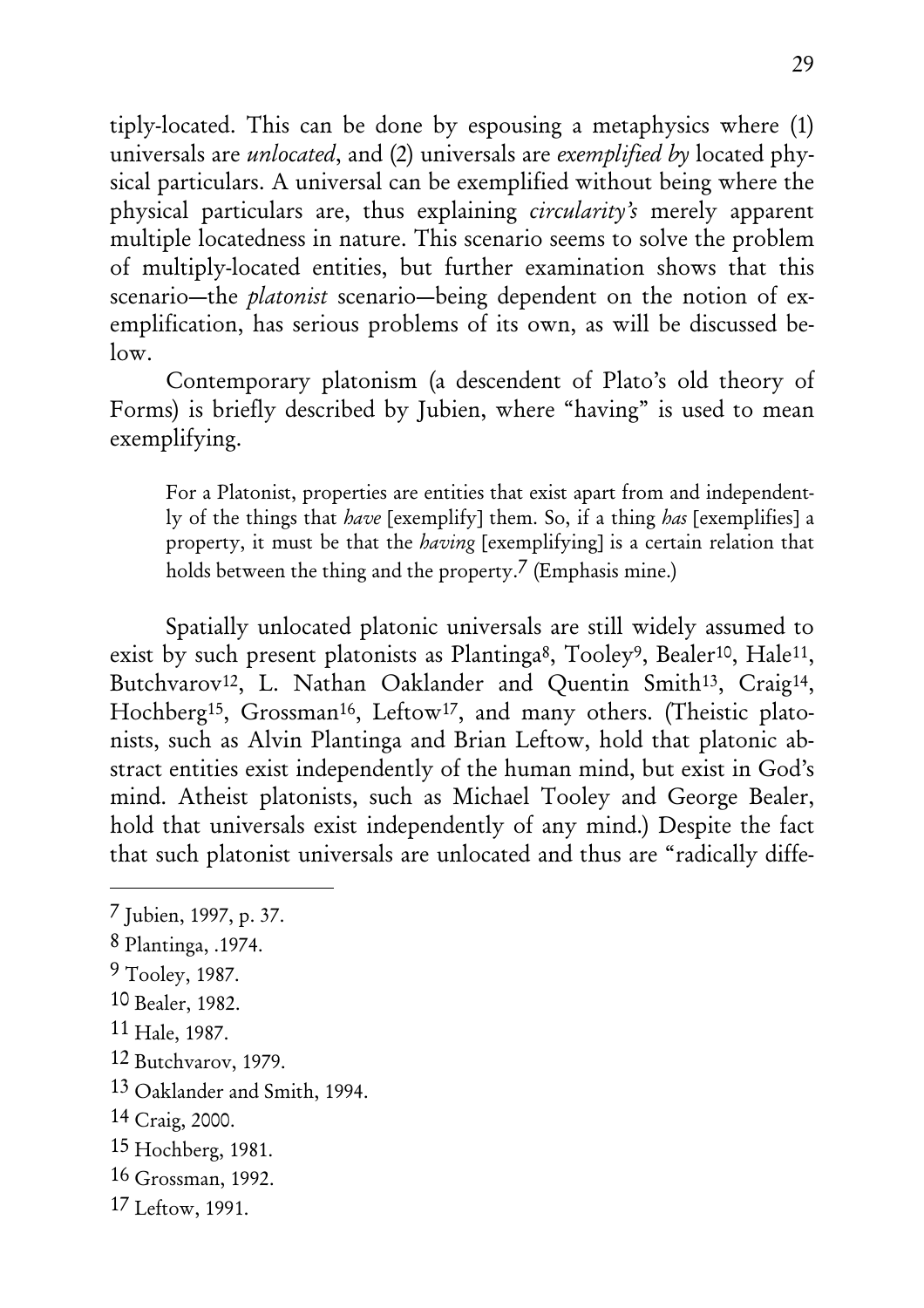rent" types of entities than the physical particulars to which they are tied, platonists apparently do not consider the exemplification connection problematic, perhaps due to the fact that exemplification is held to be primitive. In discussing platonism in his lucid book Metaphysics: A Contemporary Introduction18, Michael Loux discusses exemplification's primitivism, as given by the platonist position: "[platonists] will insist that, on their view, the nexus of exemplification serves to tie universals and particulars, and they will claim that… this notion is ontologically basic or primitive..."19 (Emphasis mine.) Reinhardt Grossman also says exemplification is indefinable:

What relationship, then, does the property have to different things? Well, it is precisely that unique relationship which properties generally have to the things that have them. I called this indefinable relation… exemplification. Plato is a human being, that is, he exemplifies this property; Aristotle is a human being, and this means that he, too, *exemplifies* the very same property.<sup>20</sup> (Grossman's emphasis.)

(Whether or not Plato and Aristotle are nothing but spatially unlocated "souls" that exemplify spatially unlocated properties is an issue I need not address. If there is any difficulty on this score, substitute examples of mindless physical particulars.)

Whether exemplification is considered primitive or not, platonic exemplification may leave one puzzled as to how exactly it can tie or connect *unlocated*  $(-L)$  universals to *located* (L) physical particulars. Such a capacity apparently implies that exemplification's ontological role is to *connect* items across realms, from the realm of the unlocated  $(-L)$ to the opposite realm of the located (L). Some philosophers have made note of this puzzling yet remarkable capacity having to do with exemplification. Armstrong writes:

Once you have uninstantiated [or unlocated] universals you need somewhere to put them, a "Platonic heaven," as philosophers often say. They are not to be found in the ordinary world of space and time. And since it seems that any instantiated universal might have been uninstantiated… then if uninstan-

<sup>18</sup> Loux, Michael, 1998, Metaphysics: A Contemporary Introduction, Routledge: New York.

<sup>19</sup> Loux, 1998, p.48.

<sup>20</sup> Grossman, 1992, p. 20.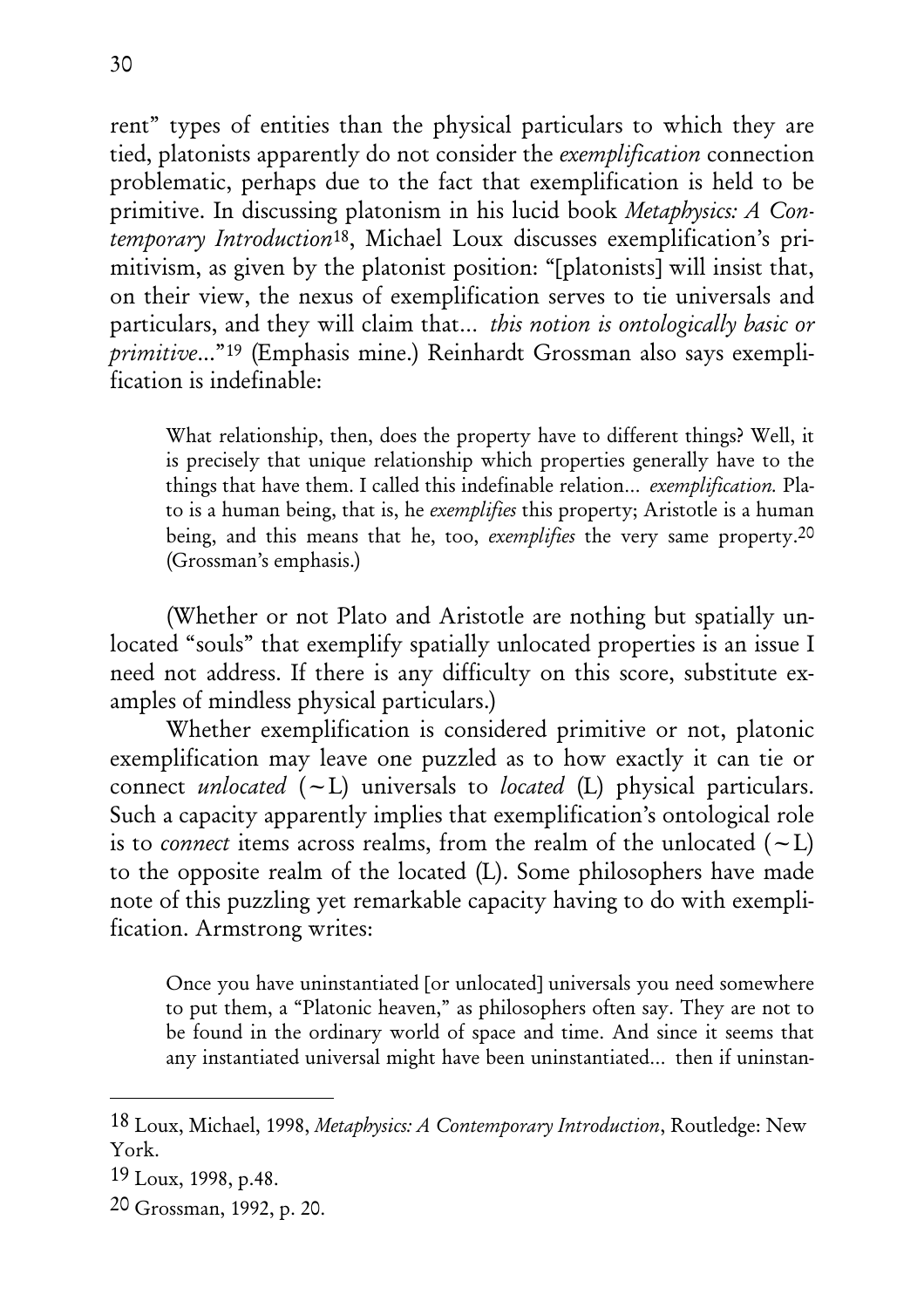tiated universals are in a Platonic heaven, it will be natural to place all universals in that heaven. The result is that we get two realms: the realm of universals and the realm of particulars, the latter being ordinary things in space and time… Instantiation then becomes a very big deal: a relation between universals and particulars that *crosses realms*.<sup>21</sup> (Emphasis mine.)

A description of how exactly exemplification ties or connects universals and physical particulars across these two realms is presently unavailable due to the fact that any description or analysis of the nature of exemplification is absent in the philosophical literature. It is likely that one reason for the absence of this sort of analysis or description is due to the widespread view that exemplification is primitive. The supposed primitivism of exemplification might consequently lead one to inadvertently pass over this remarkable capacity that exemplification has to tie two kinds of ontological items across the ontological realms of the unlocated and the located and yet be simple (partless), uniform, and continuous from one realm to the other. An interesting example of this absence of discussion is Shoemaker's "Causality and Properties"22, where throughout his well-known article universals and particular objects are considered in different contexts, yet exemplification is not addressed anywhere in the paper. Another example of this absence is found in Russell's The Problems of Philosophy<sup>23</sup>, Chapter 9, where universals and relations are discussed in detail, but where no mention is made of exemplification.24

We must be clear that this ontological realm-crossing tie is not a normal relation or property; for it is precisely these normal relations and properties that are tied to the located physical particulars by the tie of exemplification. The relation besides is not a realm-crossing relation or dyadic property; rather, according to the platonist, this dyadic property exists only in the realm of the unlocated and it is connected to located physical particulars by the exemplification tie. The dyadic property besides does not exist in *both* realms or *connect* the two realms; rather, it exists

<sup>21</sup> Armstrong, 1989, p. 76.

<sup>22</sup> Shoemaker, 1980

<sup>23</sup> Russell, 1967.

<sup>24</sup> Russell does not mention exemplification or any synonyms for exemplification until the next chapter, Chapter 10, where he only once mentions exemplification on p. 101: "… It is obvious, to begin with, that we are acquainted with such universals as white, red, black, sweet, sour, loud, hard, etc., i.e., with qualities which are exemplified in sense-data."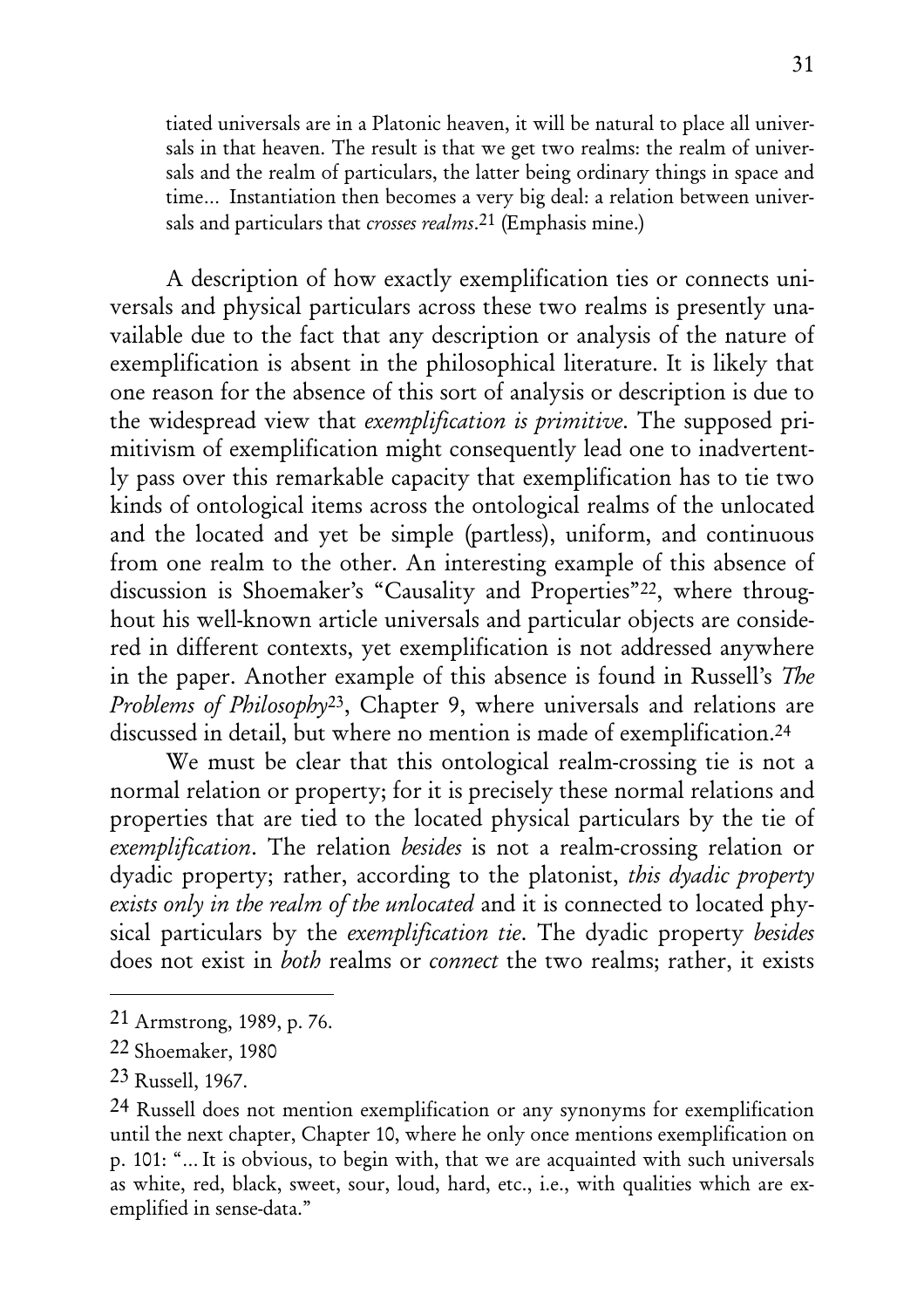only in the unlocated realm and is connected to the located realm by means of an exemplification tie whose ontological role is to tie something unlocated (e.g., besides) to something located (e.g. my chair and my computer). The dyadic property besides is not directly attached to the chair and computer; rather the dyadic property is directly attached to the exemplification tie. Likewise, the chair and computer are also not directly attached to the dyadic property, besides; they are directly tied to the exemplification tie, which itself is directly attached to the chair and computer. We have four distinct entities (in the broadest possible sense of this term), the dyadic properties besides, the particular, the chair, a second particular, the computer, and the exemplification tie. The dyadic property, besides, the chair and the computer are not directly attached to each other; rather these three together merely form an unordered set [chair, computer, besides]. The three members of this set are directly attached to the exemplification tie, in such a way as constitute the chair's being besides the computer. Here "being" in "being besides" expresses the exemplification tie. "Being" is here the "being" of n-adic predication (or, as we more normally talk, the "is" of predication, except by talking of n-adic predication I am using "predication" in a wider sense that includes predicating relations (polyadic properties)).

Exemplification is not an n-adic property precisely because exemplification does not itself need to be exemplified by an n-adic property to the particular; instead it directly attaches to both the property and the particular.

On the typical platonic theory, it is false that the tomato exemplifies exemplifies redness, since exemplification is directly attached to redness and is also directly attached to the tomato; the tomato exemplifies redness. The phrase "exemplifies exemplifies redness" is either a category mistake or is a redundant way of saying "exemplifies redness".

It is worth emphasizing these distinctions for the sake of further clarifying what is meant by "exemplification". It is this exemplification tie that we refer when we say that the chair has the relation of besides to the computer (. . .has . . . to . . ). It is also expressed by the predicative "is" when we say "the chair is besides the computer". And when we say that the chair stands in a relation or dyadic property, namely, besides, to the computer, we use "stands in a relation . . .to" to designate the exemplification that is directly attached to besides, the chair and computer. "Two things x and y stand in the relation R" means (in my terminology) "the two things exemplify the dyadic property R".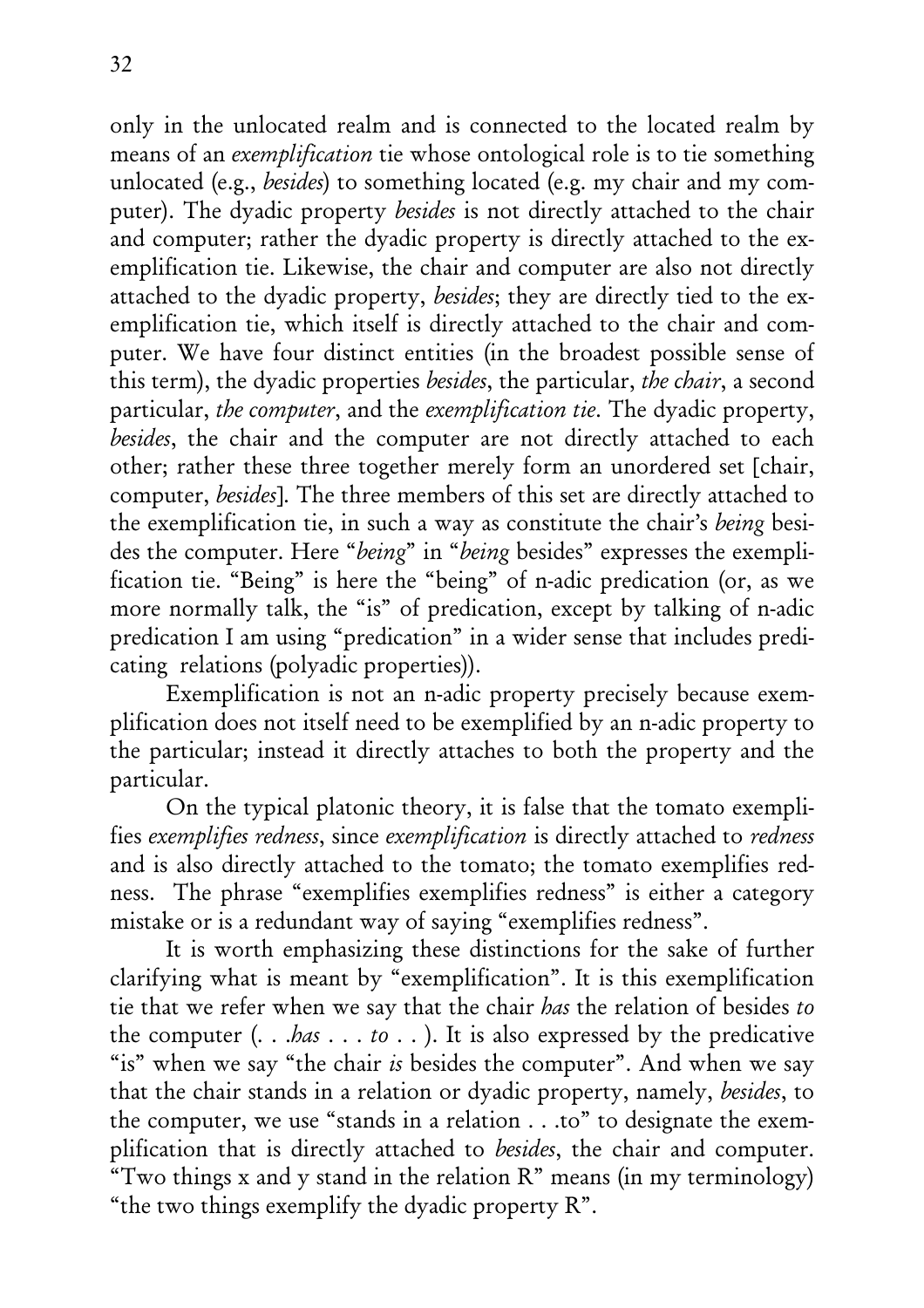My basic thesis can now be re-emphasized: the connection of the unlocated to the located is not a problem about the unlocated n-adic properties and the located particulars that exemplify them. Rather, the problem is how exemplification is able to tie the unlocated to the located.

Platonic realists note that there is a difference between exemplification and normal relations and properties, but do not go beyond merely noting this difference.

For example, Loux writes:

Realists… generally concede that realism would be viciously regressive were exemplification a relation notion categorically like the more familiar relations to which it applies, realists take this claim to provide the parameters for formulating a theoretically adequate version of realism rather than a refutation of their view. What the claim shows, realists tell us, is that exemplification is a tie or a nexus rather than a relation. Now, nominalists may find the different version of the objection that realism is regressive more powerful than realists themselves claim they are; and they may find the realist's denial that exemplification is a relation ad hoc and the distinction between ties or nexus and relations artificial.25

Regarding the ad hoc charge, it may be said that platonic realists have merely asserted that exemplification is different than n-adic properties and things, but have not explained how this is the case. If exemplification is propertyless, some might find it difficult to consider that, for instance, exemplification does not have the property of being itself, does not have the property of being exemplification, and does not have the property of being propertyless. If a given exemplification, call it exemplification, does have properties, it would *exemplify* properties by way of a different exemplification tie, exemplification<sub>2</sub>. If exemplification<sub>2</sub> exemplifies properties, exemplification<sub>3</sub> would be needed to tie exemplification<sub>2</sub> with its properties, and an infinite regress ensues. But these are not the only troubling questions that arise, or even the most fundamental ones.

# 2. Some Questions about Exemplification

Platonic exemplification has two direct attachments-for lack of a better word: a *universal*, which is unlocated  $(-L)$ , and a *physical particular*,

<sup>25</sup> Loux, 1998, pp. 56-57.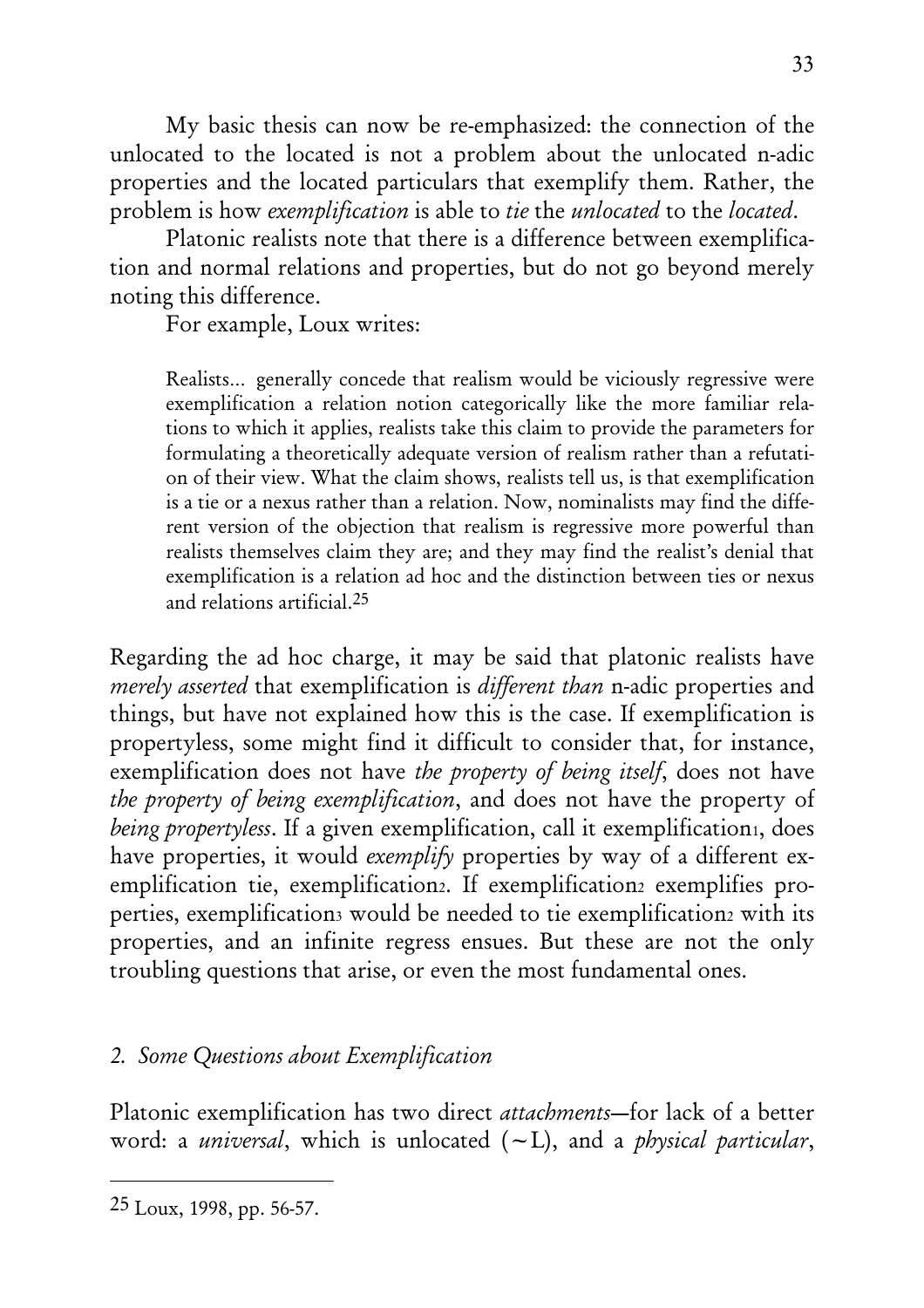which is located (L). Exemplification must directly connect to each attachment in order that there be a continuous and uniform connection between n-adic universals and physical particulars.26 Since the platonist typically asserts, without further explanation, that exemplification is primitive, platonists might have to explain how exemplification is continuous and uniform, and yet at the same time reaches across ontological realms from the located to the unlocated to thereby connect the two.

In contrast to the widespread philosophical position that exemplification is primitive, I will argue that exemplification may not be primitive. Although exemplification is an integral element in the platonist model of reality, there have been virtually no articles written about it. What literature does exist, as far as I can tell, is confined to short passages in books, which usually make it known in short fashion that exemplification is primitive, but where no reasoning follows to explain why this is the case. Therefore, platonists have not justified why exemplification is primitive, but have simply asserted it to be so. Primitivist exemplification has thereby remained unquestioned, but I intend to question it in this section.

Since any entity is either L v  $\sim$  L, then exemplification is L v  $\sim$  L. And since exemplification is purported to be a continuous (unbroken) and uniform connection between unlocated  $(-L)$  universals and located (L) physical particulars, then exemplification would involve a continuous and uniform connection between an L entity and a  $\sim$  L entity. If coherent, this could only occur in one of two ways:

1. Exemplification is partless, and thus is either a wholly located or wholly unlocated entity. In order that exemplification be a continuous and uniform connection of universals to physical particulars, exemplification, which is  $L v \sim L$ , would have to connect to both  $L$  and  $\sim$  L entities.

<sup>26</sup> Whether or not exemplification is composed of an infinite regress of parts or relations—such as the infinite regress of relations discussed in Wolterstorff, 1970, Chapter 4—is not my concern in this paper. Rather, in this paper, my concern is to maintain that exemplification is simply an entity, regardless if it has one part, two parts, or infinite parts, and that exemplification, whatever its nature, connects to both attachments, x and F. Wolterstorff has not explained how the entire infinite regress of exemplifications connects to the concrete object x, on the one hand, and to the property F, on the other hand.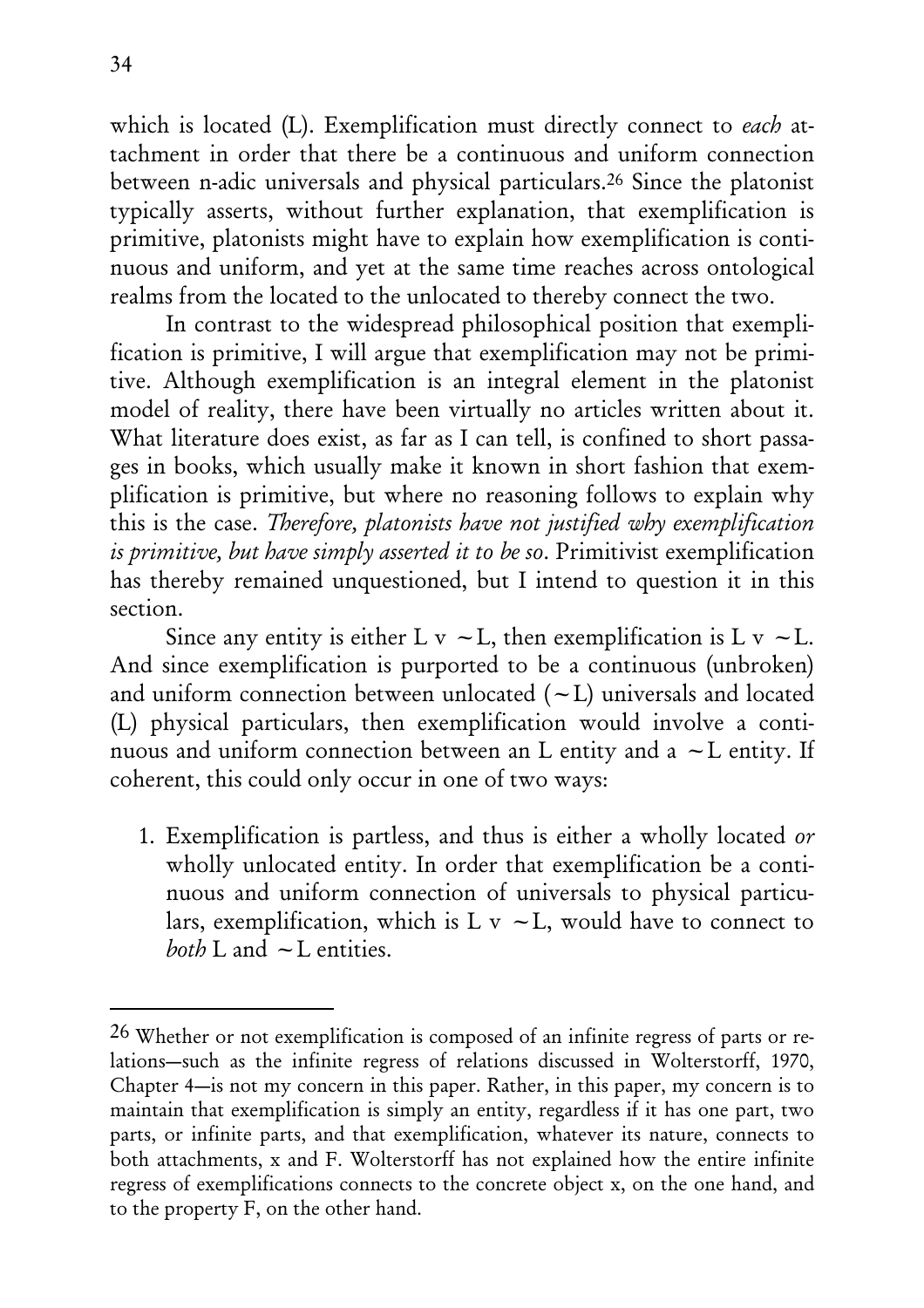2. Another possibility is that exemplification is both located and unlocated, and therefore is composed of two or more parts: where at least one part is located (and directly connected to the located physical particulars), and where at least one part is unlocated (and directly connected to the unlocated universal). In order that exemplification give rise to a continuous and uniform connection of universals to physical particulars, these located and unlocated parts of exemplification would somehow connect to each other.

Since exemplification is a continuous and uniform connection between universals and physical particulars, points 1 and 2 suggest that exemplification involves some means where L and  $\sim$  L are continuously integrated. Platonists, however, have not explained or rendered intelligible how exemplification could have such a capacity. Such a connection seems problematic, for the following two reasons.

Unlocated entities do not have surfaces. But since humans understand connections between physical entities according to surfaces and extensions, it is unclear how surfaceless and unextended entities (universals or exemplification) can be connected or attached to entities with surfaces and spatial extensions (physical particulars). There is no understood mechanism of uniform and continuous connecting of unextended and unlocated entities with extended and located physical things. Platonists may have to outline and justify a mechanism of the connecting of unextended, surfaceless, spatially unlocated entities to physical entities, since without such a mechanism, it is unclear how exemplification can connect or tie properties to located things.

The situation I am delineating is perhaps analogous to the problem Descartes encountered in his attempt, and failure, to maintain that cogitans (immaterial and unextended) interact or communicate with existans (material and extended). Descartes understood that physical things impact one another through contiguity, but Descartes could not explain a mechanism for how nonphysical and unextended entities (cogitans) contact, influence, or connect to physical entities (existans). As seen with the work of Descartes, this problem has no solution.

Unlike Descartes, platonists have not attempted to show that unlocated and unextended entities *directly* connect to physical particulars. Rather, they assert that the exemplification tie, acting as a primitive intermediary, directly attaches to universals and physical particulars, in order that universals tie to physical particulars. But this is of no consola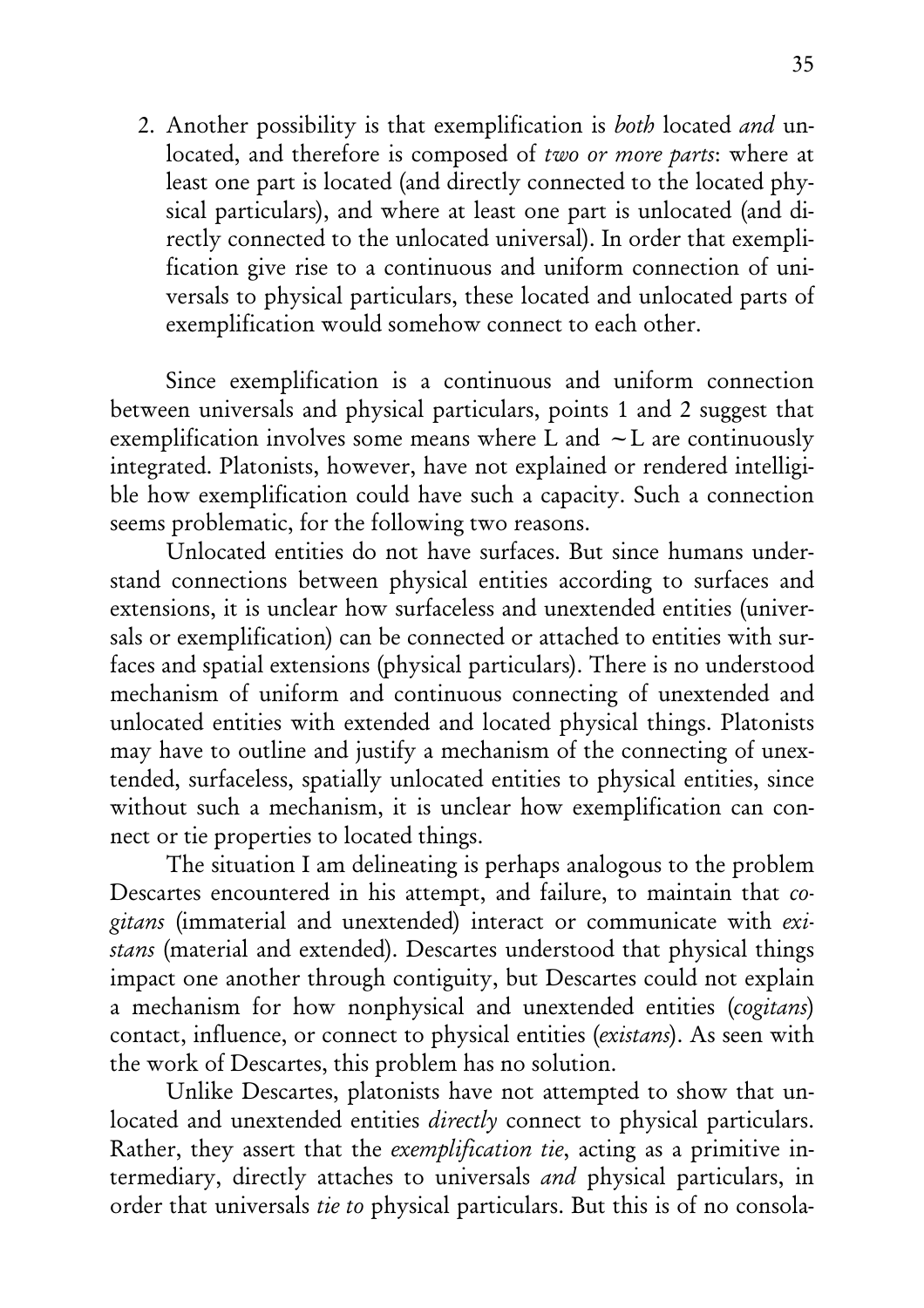tion, since problems, such as those which Descartes faced, arise with the problem of exemplification. Exemplification does not avoid the dilemma Descartes came to, but hides it, and exemplification takes on the problem of somehow providing a continuous and uniform connection of the immaterial (abstracta) to the material (concreta). Platonists must justify how the immaterial can directly connect, via exemplification, to the material.

I will now put aside the problems of surfaceless and unextended connections, and consider a different problem having to do with exemplification, and the circumstances of 1 and 2 above. It is difficult to understand how a continuous and uniform connection might take place at all between located and unlocated entities. It appears that if a located entity is to connect to an unlocated entity, these entities must somehow continuously and uniformly connect. Such a continuous and uniform connection would require either that the unlocated entity "reach across" the realms in order to be at a place and to thus attach to or connect to the located entity, or vice versa. Since the located cannot fail to be at a place, what is unlocated then must indeed "reach across" to the located, in order to connect to the located. Since the located can only be *at a place*, the unlocated must become located, or must somehow be at a place, if it is to connect to a located entity. Similarly, located entities would have to "reach across" the realms in order to become unlocated, if they were to connect to the unlocated. However, how this occurs is not only unexplained, it is also apparently self-contradictory: in order that such a continuous and uniform connection occur between a located and unlocated entity, either a located entity must not be at a place, or an unlocated entity must be at a place. But by the definition of "unlocated", what is unlocated cannot be at a place lest it be located; and by the definition of "located", what is located cannot fail to be at a place lest it be unlocated. If exemplification is indeed a continuous and uniform connection between properties and things, exemplification apparently involves such contradictory features. Platonists however have not outlined or justified a means by which such an apparently self-contradictory connection can occur. It is simply assumed that exemplification somehow connects with both physical particulars and universals.

For a reader who objects, wishing to state, for example, that "unlocated universals just simply can and do attach to located physical particulars, period," this reader will have to present some justification for this assertion, since it is certainly not self-evident. This reader will need to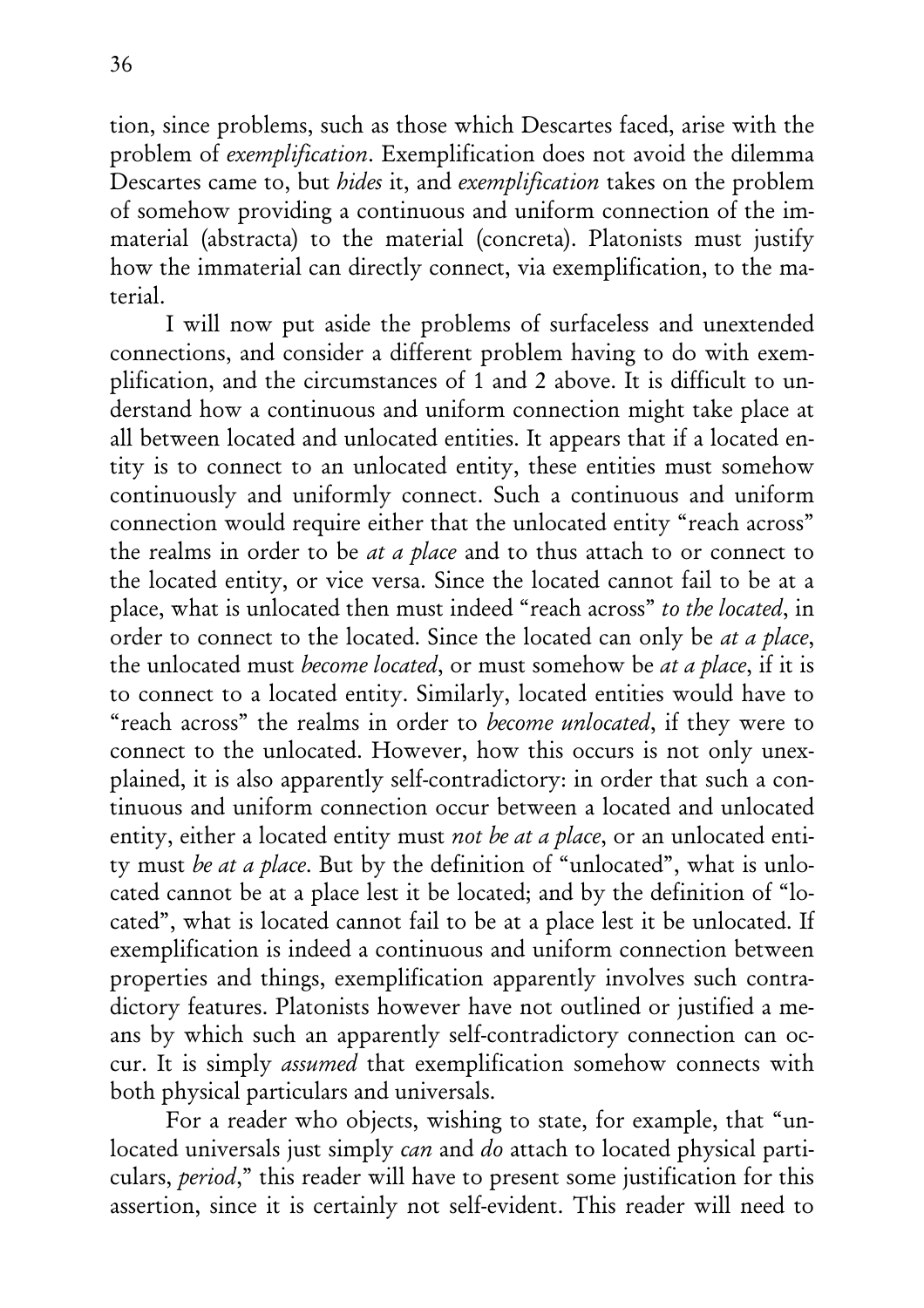show how exemplification avoids the difficulties and apparent contradictions, which I have discussed above, that arise when one postulates a connection between located and unlocated entities. If another reader objects by maintaining that "exemplification" is a metaphor that refers to a primitive relationship that is not spatial, this still would not avoid the basic problem which I have explained up to this point: How can a given entity, of *any* sort—metaphorically described or nonmetaphorically described, spatial or nonspatial—directly attach to an unlocated entity (an universal) and to a located entity (a physical particular) in a way that avoids or overcomes the problems just discussed?

# 3. Conclusion

The problem of exemplification I have discussed in this paper is a problem to which I see no solution. My intention in this essay has been to bring this problem to the attention of platonists. I am interested in seeing if or how platonists, such as Evan Fales, Alvin Plantinga, Brian Leftow, Nicholas Wolterstorff, Michael Tooley, George Bealer, Panayot Butchvarov, etc., can solve this problem.27

#### ABSTRACT

The ontology of platonism involves things and properties, which are very different kinds of entities. A connection between things and properties is required to hold things and properties together. Exemplification is such a connection. Exemplification is usually considered primitive, and therefore analysis of exemplification is nearly absent from the literature. I maintain that exemplification might not be primitive; and in giving a description of exemplification, I point out a new problem having to do with the issue of how things are tied to properties.

<sup>27</sup> I am grateful to Quentin Smith for going over numerous drafts of this paper.